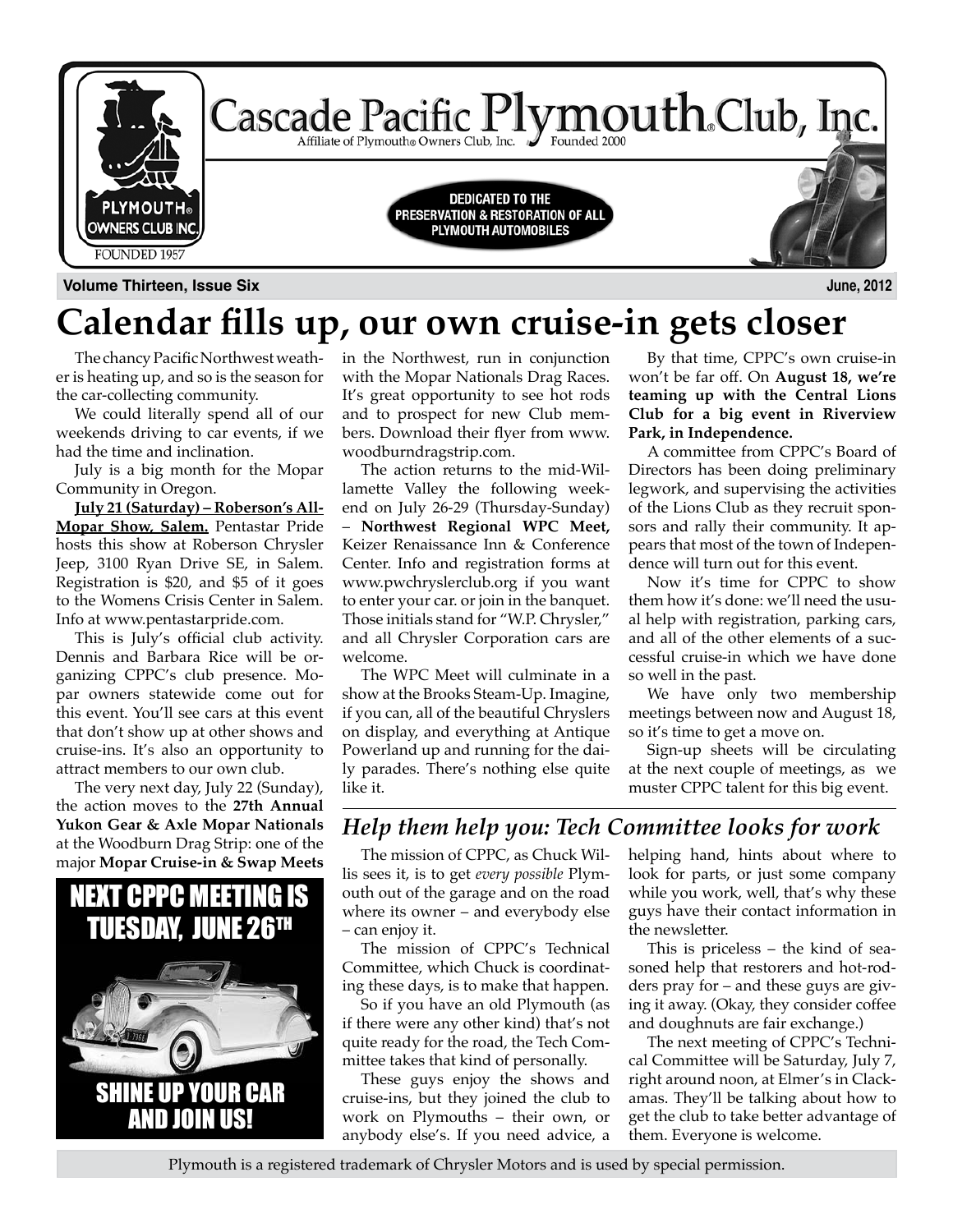### **CPPC Officers 2012**

President, Bob Westphal *360-334-6037, Vancouver, WA* Vice-President, Jerry Dixon *360-607-7628, Vancouver, WA* Secretaries, Donna Bade *503-206-4652, Happy Valley, OR*

& Joanne Dixon *503-608-6171, Vancouver, WA* Treasurer, Dolores Call *503-723-5118, Milwaukie, OR*

### **Standing Committees**

**Activities** Gary Rusher 503-638-5521 Don Hufschmid 503-577-7899

**Membership** Gary Rusher 503-638-5521 Robin Will 503-285-3437

**Member Care** Lorraine Griffey 503-666-2222 lorrainegriffey@yahoo.com

### **Refreshments Coordinators** Dennis & Jeannie Mowery 503-663-1204

**Technical Advisors**

Chuck Willis 503-668-0129

**Mayflower Tours** Jeannette Dimick, 360-885-1113

#### **Newsletter**

Robin Will 503-285-3437, robin@robinwill.com *Please submit newsletter contributions by the 2nd Wednesday of each month*.

### Membership & Dues:

Cascade Pacific Plymouth Club, Inc. dues are \$20.00 per calendar year Membership runs February 1 through December 31. Concurrent membership to the

National Plymouth Owners Club is required. http://www.plymouthbulletin.com/members.htm Mailing Address:

P.O. Box 2988, Clackamas, OR 97015

### **Advertising Rates:**

Advertising is free to current Cascade Pacific Plymouth Club members. 1 column by 1 inch (black and white only)

### **Vendor Rates:**

\$25.00 for 11 issues, 3.5" x 2" Photos accompanying classified ads are \$10.00 per newsletter. Advertisements should be Plymouth-related services.



# **Meeting highlights from May**

Cascade Pacific Plymouth® Clubmet on May 22, 2012 at the Clackamas Community Club. Bob Westphal, President, presided. Donna Bade recorded the minutes. 43 members were in attendance, plus one guest.

Minutes: The minutes of the April 24, 2012, meeting were approved as published in the May newsletter.

Refreshments: Thank you goes to Mike and Donna Bade.

New Members: Ron Orme was in attendance at the meeting. He signed up at the Swap Meet in April.

Guest Speaker: Doug Crawford, proprietor of Elderly Auto Parts, was the guest speaker. He now has two buildings full of parts, and he enjoys the research and cross-referencing involved in the old-parts business. His phone number is 503.913.5093.

Treasurer's Report: Dolores Call reported a balance of \$9, 689.59 in the Club treasury. The report was approved as submitted.

Membership: Bob Wesphal noted that our CPPC membership is depleting somewhat. Last year's numbers were 123 members we lost 22 and picked up 11 for a total of 112. Wordof-mouth from members seems to be the best recruiting tool, so when members go to a car event, we'd like them to take membership packets to get new members. Membership kits are available, and they are easy to take with you to an event.

Activities: Jerry Dixon has added information to our website about upcoming activities.

Newsletter/Website: Old Cars Weekly gave our CPPC newsletter the "Golden Quill" award. It is a reflection of production quality plus club involvement and participation, Robin Will explained.

There were 435 visitors to our website in April and so far 319 visitors in May.

Member Care: Don Hufschmidt reported that Lorraine Griffey was not in attendance at tonight's meeting due to a minor fall. She has a very sore shoulder, but she said she will be fine. The Brosts were at the meeting and doing well. Greg Pierce looked good at the last Lions meeting. Bruce Kerslake is undergoing chemo, but seems to be doing well. Jerry Dixon has a foot problem, but doing better and Lee Powell is waiting for a stent.

Mayflower Tours: The next event will be the Orphan Car Show. Let's show support to Bruce Kerslake on June 24 at Clackamette Park, near Oregon City. Plan on breakfast at the Rivershore Inn near the park. Time will be announced.

Past Activity Reports: Gary Rusher, reported that Mt. Pleasant School Cruise In was well attended. He got a trophy for best "Stock Car".

Upcoming Events: Fletcher Anderson, a club event in Chehalis, is scheduled for June 16. Show and Shine in McMinnville, on May 26. Orphan Car Show and McMinnville Fly-in/Cruise, June 24.

Lions Club Cruise-In: Gary Rusher, Bob Westphal and Chuck Willis met with the Lions Club group on April 29th to get some interest going with their members. CPPC members can help by distributing flyers to promote the event. Mike Bade reports that the t-shirt design is almost ready.

Board Report: The Lions Club Cruise-In has occupied a lot of Board attention. Gary Rusher has been lead, and JoAnn Dixon is getting sponsors for raffle prizes for our event.

The board is looking for ways to reduce club expenses. There has been talk about sending the newsletter via email instead of the regular mail. This will be discussed at a later date.

Another cost saving for the club is to stop sending birthday cards to members to save the cost of cards and post-

*(continued on page 7)*

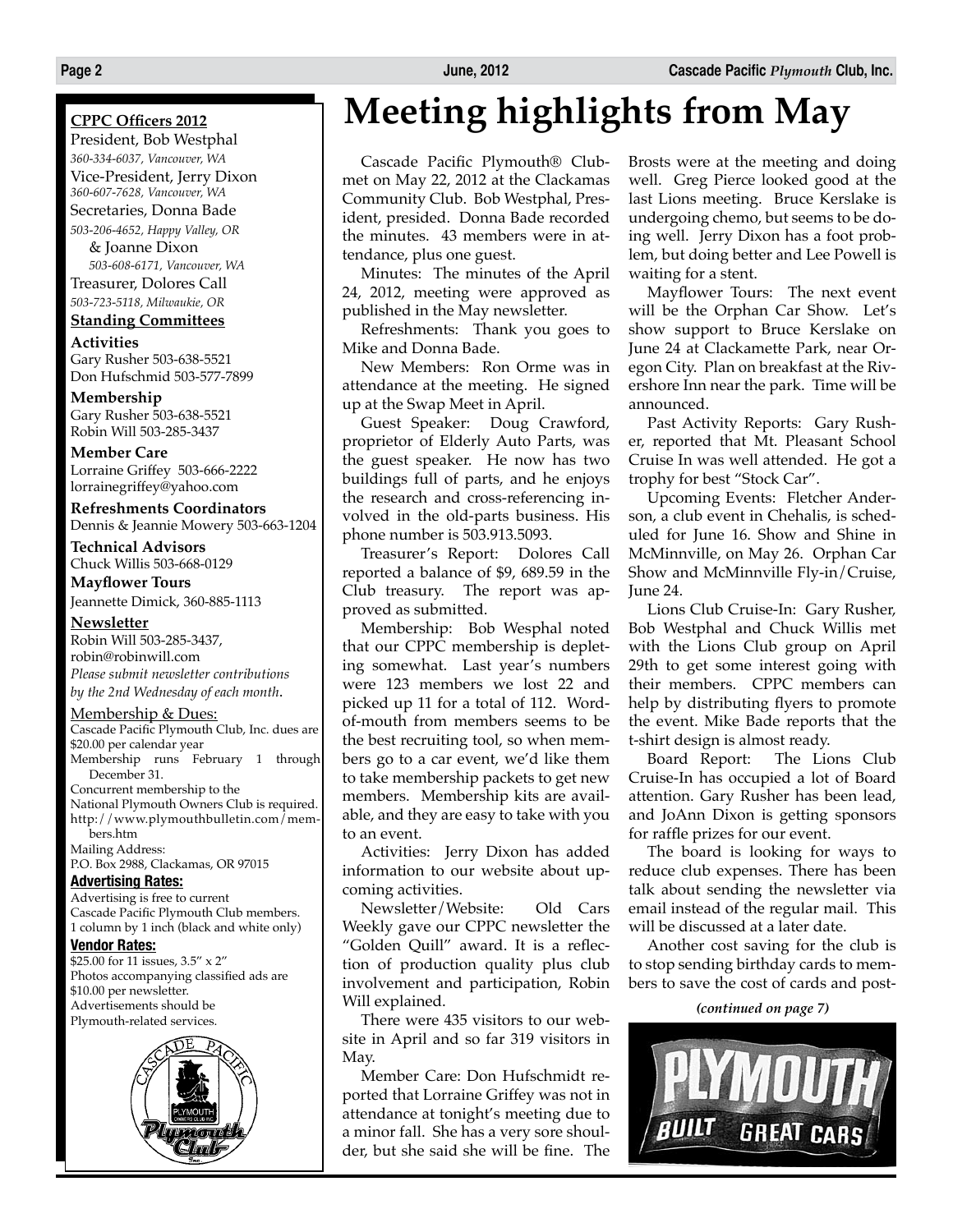# The Steering Column, A Message from the President

The summer car shows and events are now in full swing. 'Cruisin Sherwood' and the Fletcher Anderson Model 'A' picnic are history as will the



Orphan Car Show by the time you read this. Both Sherwood and Fletcher Anderson were great events.

Five of our club cars caravanned to Fletch-

er Anderson and had a great time. Yvonne, who is new to the car culture, was very impressed and had lots of praise for this event.

We had lots fun hosting the tour to this real old timey fun picnic with old cars. There was more food than could be eaten, a super orchestral band and singers doing songs of the twenties and thirties, dancing, and plenty of good friends.

The cars that attend this picnic aren't the usual fare that you normally see at most car shows. There were cars I knew had existed but had never had the opportunity to see, including an extremely handsome Garfield touring car and a fabulous light blue late

20's Moon roadster, owned by a fellow named Moon who claims to be a shirt tail cousin of the manufaturer.

Gary Rusher and I were at Sherwood passing out flyers for our up-coming Central Lions Club Cruise-in, which appeared to gain quite a bit of interest. This cruise-in is only two months away! Our committee met again with the Lions club on the June 7th working out more details for this event. Now is the time our membership needs to step up and get involved so that this will be a fun and successful money maker for both clubs. We met some interesting Plymouth people and passed out several membership applications.

There has been a bit of confusion concerning the discontinuation of the club mailing cards. Birthday cards are the only cards affected. Speaking of birthdays, the club may not have the birth dates of some of the newer members. If you are a new member, please check with Robin Will to verify that the club has your info. The majority of club members are in or close to the senior citizen category. Therefore the health of club members is a major concern to us all. Get well cards will never stop coming to those under the weather. I also encourage individual members to send cards or call our ailing members.

There are still a few club participation events that need hosts. Please feel free to step up and sign on. It is really fun to do. Seeing a string of old cars following you in the rearview mirror is really cool! The Tech committee is still looking for those who have unfinished projects. If you like your car sitting in the back of your garage for years by all means let it sit there but if you would like to see it driving down the road, call Chuck Willis or one of the other members of the committee. Come on! Get them on the road. That's what this club is all about.

Happy touring Bob Westphal

### *Plymouth Owners Club welcomes Palmetto Region*

National Plymouth Owners Club welcomes the new Palmetto POC Region. They had their first meeting, June 2, Saturday with seven families signing the charter. CONGRATULATIONS PALMETTO POC MEMBERS!

 This region is located in the Charleston, South Carolina area. At their first meeting they choose a Region name, elected officer's, sent newsletter info to Lanny, set up their next event, etc A very organized new POC Region, thanks to each of the new Palmetto POC Members.

Contact info:

Palmetto Plymouth Owner's Club Bob Duncan, President 1438 Arrow Wind Terrace

Charleston, South Carolina 29414

### **Clackamas Friends host Sixth Annual Car Show**

Clackamas Park Friends Church is holding their Sixth Annual Car Show on July 28, 2012.

The address is 8120 SE Thiessen Rd., Milwaukie. Hours are 9:00AM-3:00PM, and registration starts at 8:00AM.

Registration is \$20, and there will be dash plaques for the first 75 cars.

### **Important news from Vicki & Dave Williams**

### *By Vicki Williams*

Recently Dave and I took a trip to Sacramento to visit family. While there we met a wonderful 82 year old German man named Wolfgang.

He was larger than life and the picture of health. We looked forward to many more visits with him. The day after we met him he dropped dead of a heart attack. No warning whatsoever. In our sadness we reflected on how quickly life can take such an unexpected turn.

Little did we know we were about to learn that ourselves. On May 26th Dave had a hemorrhagic stroke (brain bleed). What started as a severe headache and no other warning ultimately turned into the stroke with brain surgery one day later.

The good news is that the surgery was successful but there is a long road

ahead to recovery. He is currently in a skilled nursing facility in order to gain strength enough to be transferred to the Rehabilitation Institute of Oregon (RIO), the elite of all rehabilitation centers in this area.

Although I know you are going to want to know where you can visit him, I have to request that there be no visitors at this time.

His therapists have also emphasized this to me as you don't want to over stimulate him and take away from his recovery. I have lots of support from family and am taking things one day at a time. Dave and I originally met at work and now we have come out of retirement and are working together again. I ask that you respect our privacy at this time and send any well wishes to our home address.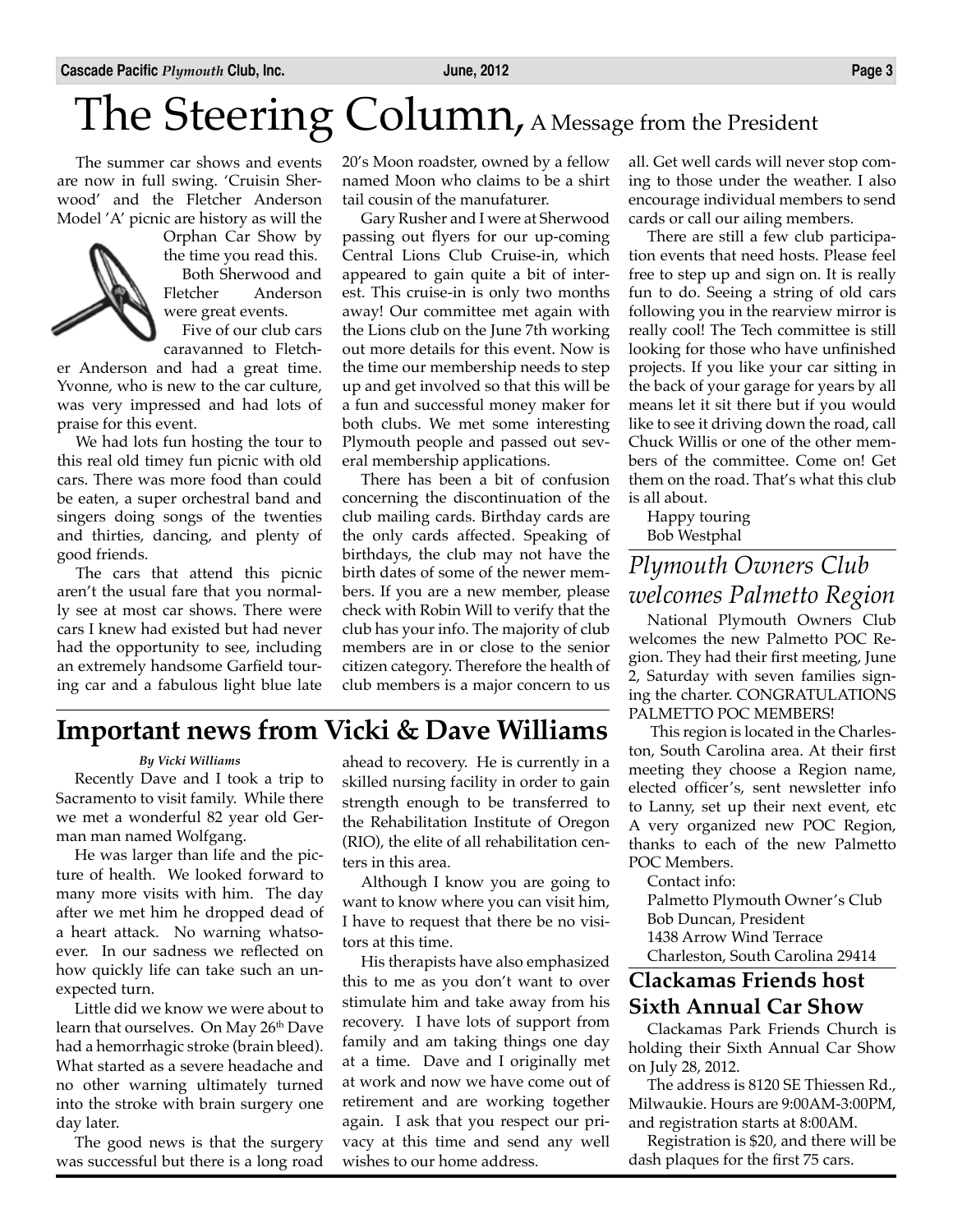# **Scott Johnson tells car-transport horror story**

*Condensed from material supplied by Scott Johnson*

So Scott decided it was time to sell his 1972 Road Runner, the car he had dreamed of since he was a kid.

It's already an emotional story.

AutoTrader Online produced a buyer in Kansas who seemed to be the right kind of Plymouth guy. His name was Albert. Albert flew out on Sunday, May 20, inspected the car, and handed over a cashier's check. On Monday morning, May 21, he returned to Scott's place to supervise loading.

"The kid lowered the ramp from the top," reports Scott, "and I got a sinking feeling. He planned to drive the car up the ramp. The ramp's pitch was close to 40 degrees, and the steel looked really slick."

Scott Johnson is a cop with confidence in his driving skills, and he says, "I would have had concerns trying to lug a big 4-speed up a slick ramp!"

Worse yet, it became clear that the young man didn't know how to drive a stick shift.

"[He} lined the car up and aimed up the ramps, he sloooowly let the clutch out, while keeping the motor way up in the 4000-5000 rpm level. Clutch smoke enveloped the car. He got it halfway up the ramp and killed it."

Visions of the Road Runner leaving

## **"Edgy" speed equipment for Mopar Sixes**

Gearheads will be glad to know that speed equipment is still being created for the Mopar flathead 6-cylinder engines that went away in 1960, replaced by the Slant-6.

Earl Edgerton, of Santa Rosa, CA, makes the following items:

**Cast Aluminum intake manifold,** for Dodge/Plymouth 201,218 & 230 Flathead 6 cylinder. Mounts two, 3 bolt carburetor's such as Stromberg 97's.

**Cast Finned Aluminum cylinder heads,** fits Chrysler/DeSoto 251 & 265 Flathead 6 cylinder, plus Dodge/Plumouth 201, 218 & 230.

**Cast Finned Aluminum side valve covers, f**or Dodge/Plymouth 201, 218 & 230 Flathead 6 cylinder.

Custom Ground Camshafts, (not



shown) most any engines, to your specs.

Visit http://www.edgyspeedshop. com for more info.





the ramp in mid-air filled Scott's and Albert's minds, and, Scott says, "I think Albert quit breathing for a moment."

With both Scott and Albert pushing, they got the car up the ramp, and tied it down, and Scott eventually delivered Albert to PDX for the flight home.

Albert phoned on Thursday, when the car arrived – inexplicably, via Georgia.

Albert was upset, Scott recounts. "The car was filthy, which was to be expected. The idiots had scratched up the paint on the roof and the strobe stripes (how the hell do you do that chaining up a car?) and rubbed through the Roadrunner decals. The clutch was shot. He is pretty sure they messed up at least one valve or valve spring, because when he lets off the gas, it backfires like crazy. It never did that before.

"The company said they would pay for the repaint (\$1400 estimate!) but not any engine repair. I need to find out the company name so I can let everyone who reads the Plymouth Bulletin not to use them.

"I sent Albert my extra set of stripes I was going to put on Ebay. It will help a little bit, I suppose."

### **Cascade Pacific Plymouth Club Technical Committee 2012**

*The committee meets the 1st Saturday of each month. Please call Chuck Willis for meeting information.*

| Charles Willis                                                                    | 503-668-0129       | upandstuff@frontier.com, Sandy, OR     |  |  |
|-----------------------------------------------------------------------------------|--------------------|----------------------------------------|--|--|
| Pat Brost                                                                         | 503-761-2792       | pbrost0212@yahoo.com, Portland, OR     |  |  |
| Bob Dimick                                                                        | 360-885-1113       | bjdimick@q.com, Brush Prairie, WA      |  |  |
| Jerry Dixon                                                                       | 360-607-7628       | jojoe@teleport.com, Vancouver, WA      |  |  |
| Marlo Edman                                                                       | 503-287-3753       | medman@teleport.com Portland, OR       |  |  |
| Tim McCarthy                                                                      | 503-620-8438       | timmccart@aol.com Tigard, OR           |  |  |
| David Pollock                                                                     | 250-743-4859       | dnpollock@shaw.ca Shawnigan Lake, BC   |  |  |
| Dennis Mowery                                                                     | 503-663-1204       | jenmowery@aol.com, Boring, OR          |  |  |
| <b>Philip Post</b>                                                                | 541-535-1860       | harrigerj@charter.net Talent, OR       |  |  |
| Dennis Rice                                                                       | 503-393-7231       | blue51plymouth@comcast.net Keizer, OR  |  |  |
| <b>Gary Rusher</b>                                                                | 503-939-9320       | chiefgr@hotmail.com, Wilsonville, OR   |  |  |
| <b>Bob Westphal</b>                                                               | 360-334-6037       | bobwestphal@hotmail.com, Vancouver, WA |  |  |
| <b>Tim Winchell</b>                                                               | $(h)$ 503-792-4813 | (c) 503-989-5765, Portland, OR         |  |  |
| If you have a question for the Technical Committee, please call one of the above. |                    |                                        |  |  |

*We will do all we can to help you with your car. NOTE: Keep this List handy for future use.*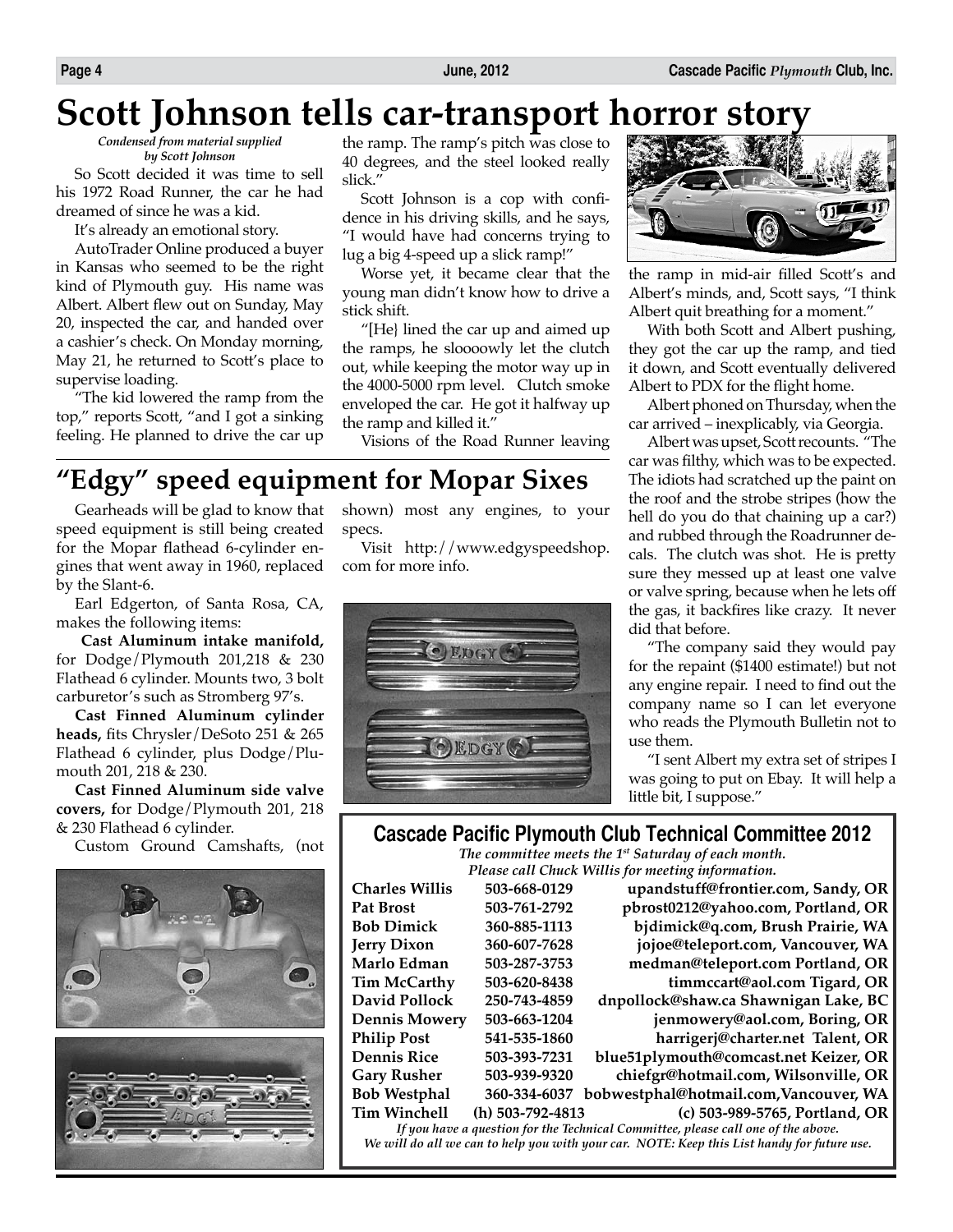# *An orchestra, a dance floor, a biplane … a cruise-in!*

### *By Robin Will*

The June 16 rain showers mostly went around the scene of Fletcher Anderson's party and cruise-in, and a good time was had by all.

CPPC's delegation to the event was led by Bob & Yvonne Westphal, who had scouted a route from Vancouver's north side to the Pleasant Valley location which avoided Interstate 5 almost entirely. It was a pleasant drive through small towns and past real farms

Larry and Joyce Catt caught a ride with Les and Nancy Conner in the Conners' beautiful 1946 P-15; and the Mowerys drove their '48. Jerry and Joanne Dixon brought their 1967 Barracuda. Gary Rusher brought his 1930 coupe on a trailer, and drove the coupe in from Winlock. Robin Will rode shotgun for Gary.

Fletcher Anderson is a CPPC member, and also a Model A Ford aficionado. This event has been a gathering of Model A clubs for years, and recently, Fletcher has been inviting the Plymouth contingent and other car clubs to join in. This year, Packards were almost as plentiful as Model As, and lots of unfamiliar marques were represented.

Club members who don't accept this invitation are missing out, pure and simple. Folks who arrive in old cars get to cross a covered bridge, and assemble along the airstrip.

Yes, airstrip. A biplane buzzes the crowd occasionally, and guests can get rides. The aerobatics are thrilling from the ground, and one can only guess

*The cars were the stars, especially this one (below), a beautifullyfinished 1938 Plymouth convertible with rumble seat. In red-burgundy with natural leather inside, this car appeared original, although the dual exhausts suggest something extra under the hood.* 



what it's like to be strapped into the plane that's doing them.

When the biplane lands, the orchestra starts up. The Ridge Runners Society orchestra is a serious, rehearsed group of musicians in black tie, who played a few sets of dance tunes from the 1920s '30s and '40s. When the music concluded, there was a fashion show with styles from the eras of the tunes and the cars.

Anticipating the rain that never [quite] appeared, the orchestra, the deluxe seats, the dance floor, and the food service area were all under cover.







**The Mayflowers' entire purpose is to get out and visit interesting people and places in the Pacific Northwest. Everyone is free to join in.** 

**July and August –** for now, enjoy the summer

**September 12 –** Tualatin River Natl Wildlife Reserve and lunch

**October 10 –** Contemporary Craft Museum, Henry's Pub lunch

**November 7** – Hoover-Minthorn House in Newberg, lunch

**December TBA** – lunch at Albertina Kerrs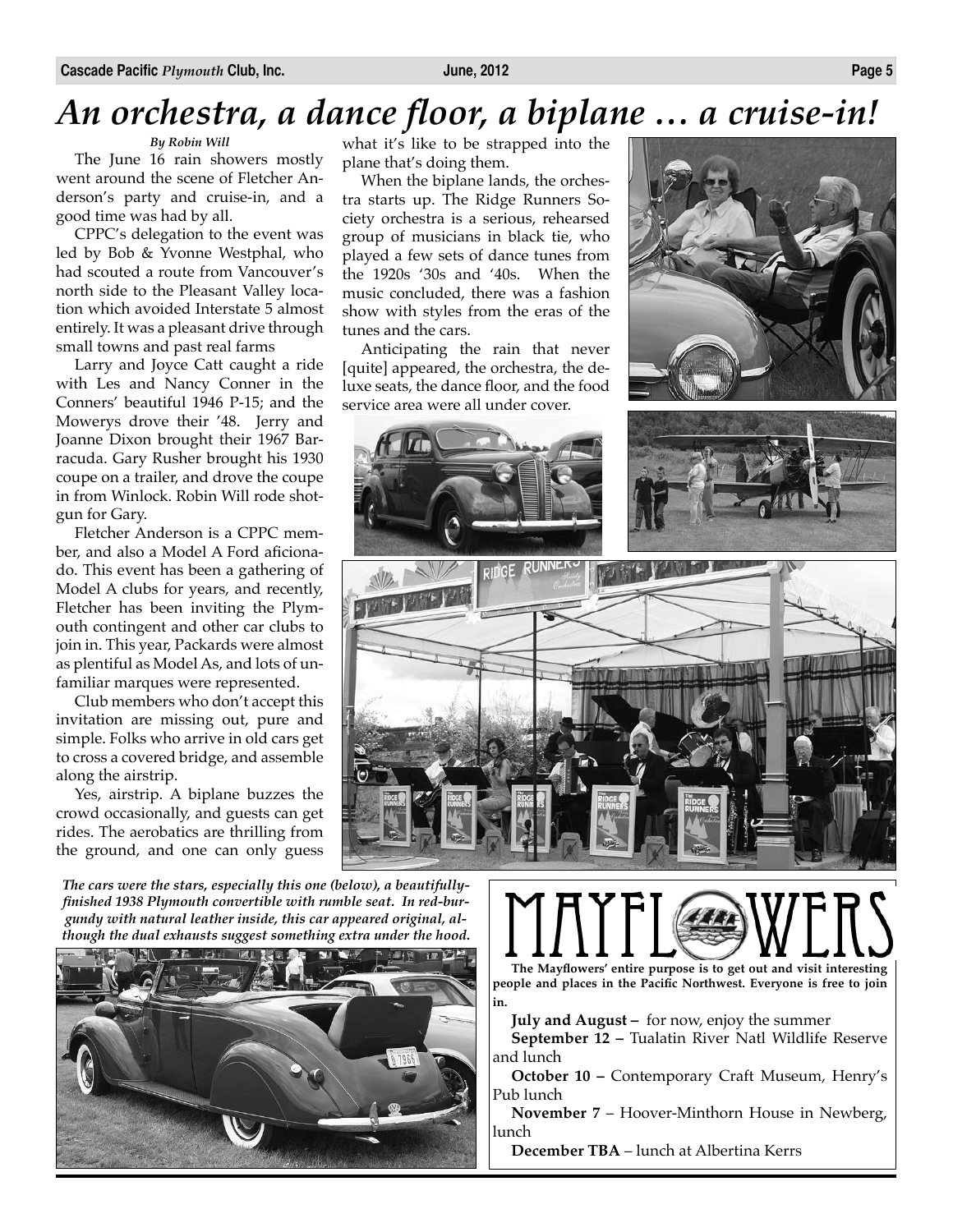

*Please keep Lorraine Griffey updated about club members who need cards, letters, or phone calls. That's lorrainegriffey@yahoo.com, or 503-666-2222.*

We never know what tomorrow may bring, may we enjoy each day and each other.

Our support and best wishes go to Dave and Vicki Williams during Dave's recovery.

Lee Powell is home after triple by-pass surgery and recovering with the help of his daughter.

Pat Brost is doing much better these days and Patty is getting her last radiation treatment this week. These two are so amazing as they attend their Model A big meets and travel to Idaho in their antique cars.

Jerry Klinger is going in for cataract surgery on the 19th with the other to follow next month. In the meantime he's struggling with some leg problems, hope it feels better very soon.

The day of our last meeting I took a tumble on a raised section of sidewalk, landing on my right shoulder and getting a fracture, however, got good news today that it's healing well just have to take it easy for another eight weeks.

Our best wishes to our friend Retha Harden as she moves to Ohio next month, we'll miss her.

Let me know your good news as well as any problems so we can all support one another.

Lorraine Griffey - lorrainegriffey@yahoo.com or 503-666-2222 MemberCare Committee: Lorraine, Philis VanCoelen, & Cari Catlow

## NUTS & BOLTS: **Board meeting highlights**

The Board of Directors of Cascade Pacific Plymouth® Club, Inc. met June 12, 2012 at approximately 12:28 p.m. at Bill's Place.

Present were the following Board Members: Mike Bade, Joanne Dixon; Jerry Dixon, Dolores Call, and Robin Will. Also present for the meeting was Chuck Willis. Joanne Dixon recorded the minutes.

The meeting was called to order by Mike Bade.

Treasurer's Report: Dolores Call reported \$9,545.53 was in the treasury as of June 12, 2012.

 • Guest Speaker: Bob Westphal has arranged Portland City Motor Officer Ty Engstrom as the June Guest Speaker. He will discuss traffic safety, car jacking, and home safety, including push in robbery.

• Past Activities: Bob Westphal and Gary Rusher attended the Sherwood

Cruise-in and passed out lots of flyers and member packets.

• Upcoming Activities: Jerry Dixon reported that the next designated event will be the Orphan Car Show at Clackamette Park on June 24th. It will be hosted by the Dimicks and Don Ryan/ Philis VanCoelen.

It was resolved that we may list more than one CPPC designated event per month.

• Member Care: Jerry Dixon's foot is better following a garage mishap. Lorraine Griffey has her arm in a sling, and is getting around just fine. Bob Westphal is recovering well from minor surgery. Greg Pierce is out and about and doing well. Lee Powell had open heart surgery for valve repairs, and Chuck Willis reported he is doing well.

• Tech Committee: Chuck Willis, committee chairman, reports a lack of projects. (Story, page 1).

| JULY      |  |
|-----------|--|
| BIRTHDAYS |  |

| Don Ryan          | 2  |
|-------------------|----|
| Josee Stewart     | 2  |
| Robin Will        | 3  |
| James Thorkildson | 5  |
| JoAnn Henrichsen  | 7  |
| Don Hufschmid     | 8  |
| Norm Pennie       | 8  |
| Dale McLean       | 10 |
| Jerry Becker      | 10 |
| John Fowler       | 14 |
| Catie Smith       | 18 |
| Don Osias         | 18 |
| Becky Johnson     | 20 |
| Karen Mack        | 20 |
| Allen Tiffany     | 24 |
| Severne Barthe    | 25 |
| Jeanette Dimick   | 29 |

## **REFRESHMENTS**

**June Gerry and Kena Petersen July Pat and Patty Brost August Hot Dogust Day Club provides hot dogs, etc. September Jerry and Joanne Dixon October Gary and Vera Rusher November Potluck December: No Meeting**

• Other Business: Gary Rusher and Mike Bade met June 7th with the Lions club to continue discussions about the cruise-in. Mike Bade has had two requests by vendors who would like to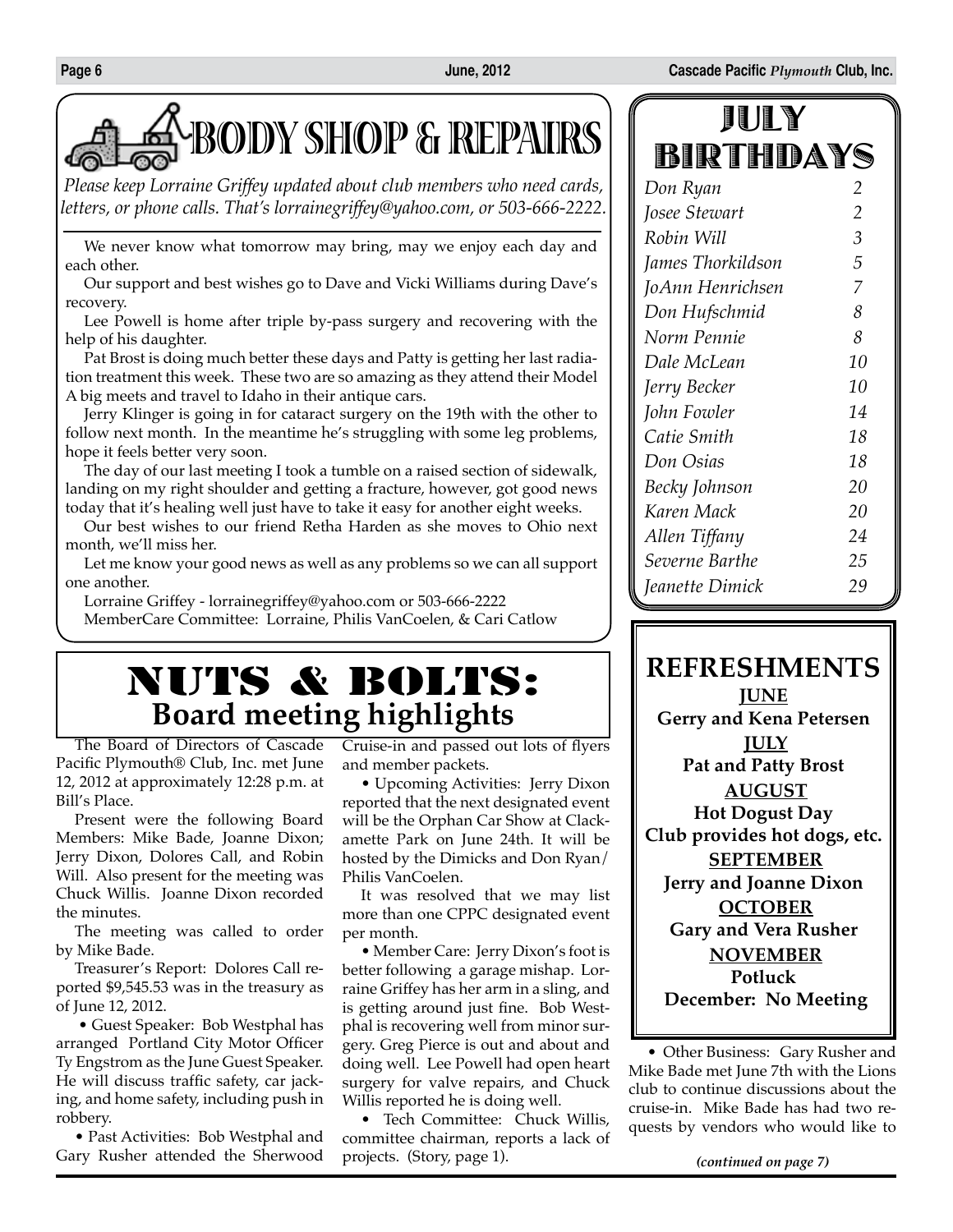### **Membership Minutes,**

*(continued from page 2)*

age. Instead, members will be recognized at the monthly meeting. Philis VanCoelen has done a great job sending good wishes to fellow CPPC members. Thank you Philis.

Club bylaws have been changed to include the newsletter editor in the Board of Directors. Robin Will can now vote on board issues.

Tech Committee: The last meeting was at Bob Westphal's to work on Brian Samore's car. Chuck Willis passed a clipboard around to members so they could sign up on a list if they needed some work done on their car.

Other Business: Don Hufschmidt announced that he purchased a 1950 Special Deluxe P20 Ply. Sedan. It has low miles and has been kept in a heated underground garage.

JoAnn Dixon passed out a list of activities that still need leaders.

Car Quiz: Don Hufshmid asked three different questions to the membership. The winners were; Mike Leidig, Kena Peterson, and Dolores Call.

Raffle: Winners of the raffle prizes were Bill Call, Jeanne Mowery, Pat Brost, and Dennis Mowery.

50/50: Bob Dimick won the \$41.50 part of the \$83.00 pot.

### **Board Minutes,**

*(continued from page 7)*

purchase vendor spaces. Both clubs are open to allowing vendors, and will need to discuss vendor guidelines.

The Lions Club has acquired 100 goody bags with their logo on one side. Mike Bade will add CPPC's logo on the opposite side. Mike has t-shirts, polo shirts, window sheets and dash plaques in the works. Robin Will requested a contact within the Lions group to collaborate on publicity. Joanne Dixon will be collecting and documenting, all sponsor checks, raffle prizes, and goody bag items collected by the CPPC.

• Membership Committee: We are still missing several items from our membership booth. Mike will check his garage again, and Robin will check Bill Calls attic.

Jerry Dixon will propose a list of activities where membership activities should be considered, and prepare a sign-up sheet.

• Website: Robin also needs members who do not have their cars pictured on the website to email him a picture they like and some information about the car.

• Newsletter: Newsletter by email: no members have asked to receive them by email as yet.

We will be sending newsletters to other clubs by email whenever possible to save postage. Mike and Robin will gather the necessary email addresses.

 We are currently printing 200 newsletters and using the surplus in membership packets and giveaways at our membership booth. Robin will reduce the print order to 150, and we'll see if that number is sufficient.

• Club Store: Mike Bade will check with Cari Catlow regarding window clings suppliers, and Allan Tifffany for sources of hats and hat bands.

• New Business: The bylaws section 5.3 revision (newsletter editor added to Board) has been completed and will be published in the 2013, roster.

The possibility of increasing the dues to \$25 was discussed for the 2013 year, this would yeild approximately \$600 in additional revenue per year. A decision would be required required prior to years end.

A motion was made and passed to stop the mailing of birthday cards, yeilding \$100+ savings per year. The birthdays will still appear monthly in the newsletter. Get Well cards will continue to be sent as always.

The meeting was adjourned at 2:40 p.m.

**MORE STUFF FOR SALE**

**Front brakes & drums, 1950 Plymouth**, \$50 or ?, Artie, 360- New Member Bob Casey, out of Kalispell, MT, has the 957-4184.

**1955 Plymouth Savoy,** 2-door Sedan, 6 cyl, 3 Speed w/ Overdrive, Unrestored, Complete. Does not run. Some rust, some damage, Oregon Title. Located in East Port-

land, \$1,200 Knut 503-  $260 - 0044$ . or knut\_ austad@yahoo.com



**spare-tire cover for the trunk lid of a 1961 Plymouth**, and lots of good quality chrome and stainless for early 1950s Mopar products. 406-250-0915.



2 Dr Spitfire. 6 Cylinder. 99k miles. Fluid Drive. 4-sp transmission. Straight, Complete Body **Recent Engine** Rebuild. Needs Interior. \$2000/ OBO. Call Don 503.799.5438

1950 Chrysler Highlander Windsor<br>FOR SALE

**Advertising for CPPC members:**

Advertising is free to current Cascade Pacific Plymouth Club members. Photos are welcome; we edit words and pics to fit.

#### **Vendors and non-members:**

Business-card ad, 3.5" x 2", \$25.00 for 11 issues. Liner ads with pics, \$10.00 per newsletter. Advertisements should be Plymouth-related services. We edit to fit, and may refuse ads at our discretion.